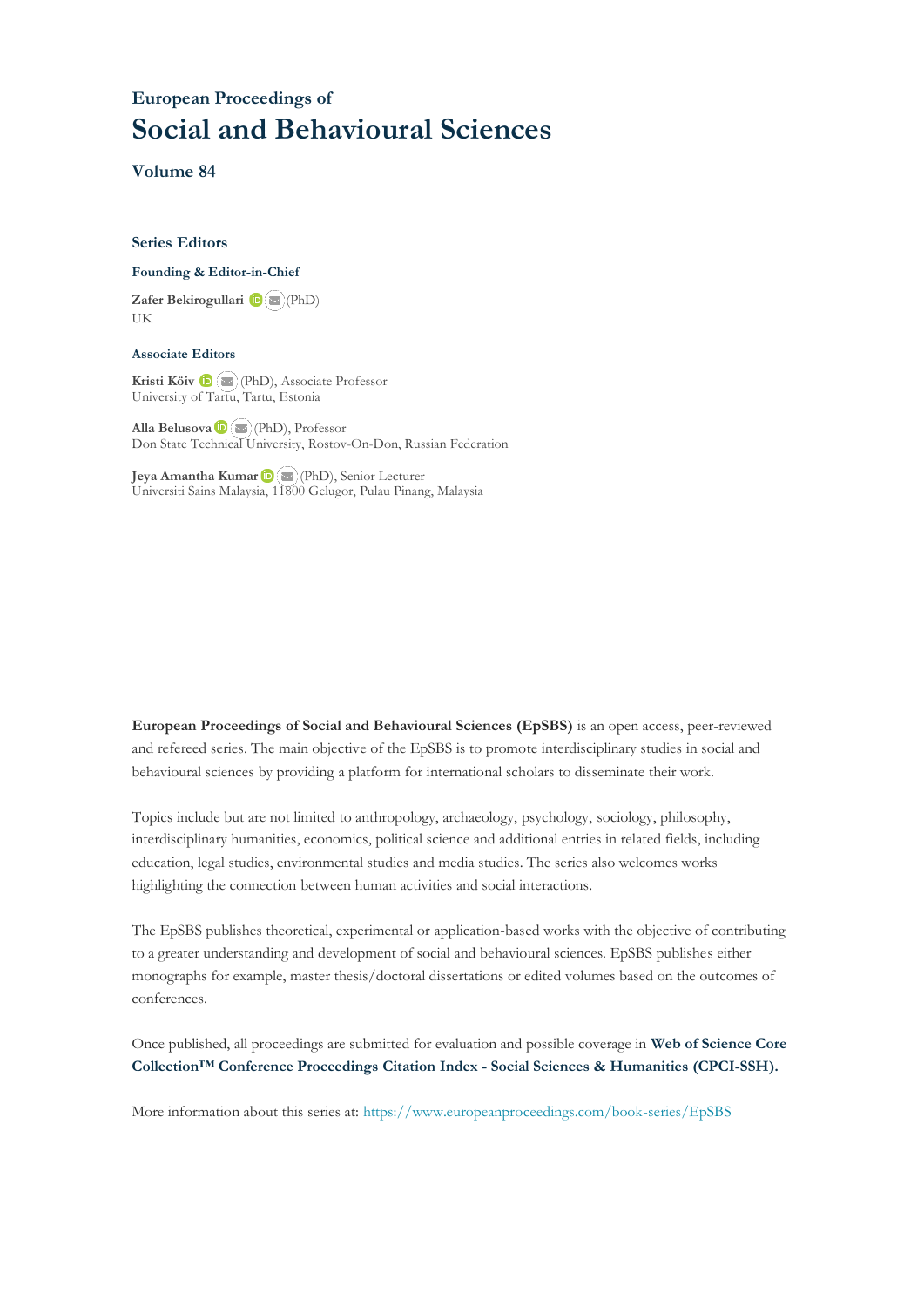# OBSERVATORY FOR RESEARCH AND INNOVATION IN SOCIAL SCIENCES

Selected, peer-reviewed papers from the

International Conference of Psychology, Sociology, Education and Social Sciences (OPIICS 2019), 26-28 September, 2019, Zaragoza, Spain

Edited by:

CarlosSalavera (iD, Pilar Teruel (iD, José L. Antoñanzas iD

Editor(s) Affiliation(s):

**Carlos Salavera Bodás**  Zaragoza University, Spain

**Pilar Teruel Melero** Zaragoza University, Spain

**José L. Antoñanzas** Zaragoza University, Spain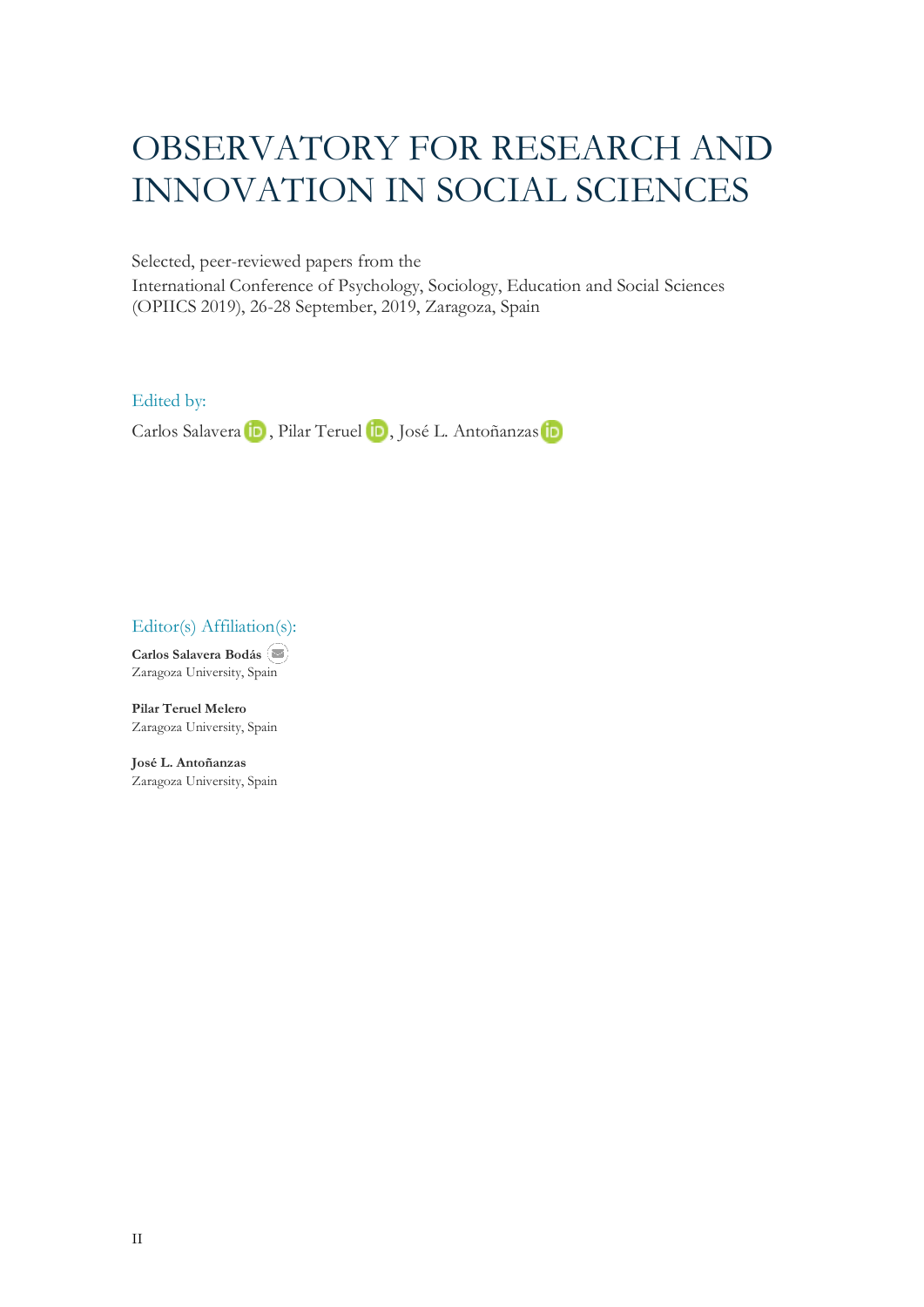

ISSN: 2357-1330 (online).

European Proceedings of Social and Behavioural Sciences

ISBN: 978-1-80296-083-9 (e-book)

OBSERVATORY FOR RESEARCH AND INNOVATION IN SOCIAL SCIENCES

[https://doi.org/10.15405/epsbs\(2357-1330\).2020.5.1](https://doi.org/10.15405/epsbs(2357-1330).2020.5.1)

 $CO$  $O$  $O$  $O$ © The Editor(s) and The Author(s) 2020. This is an open access book distributed under the Creative Commons CC License BY-NC-ND 4.0. Unported License, permitting all non-commercial use, distribution, and reproduction in any medium, provided the original work is properly cited.

This book is published by the registered company European Publisher Ltd. which is registered under the ISO London Limited. The registered company address is:

293 Green Lanes, Palmers Green, London, United Kingdom, N13 4XS Reg. Number: 9219513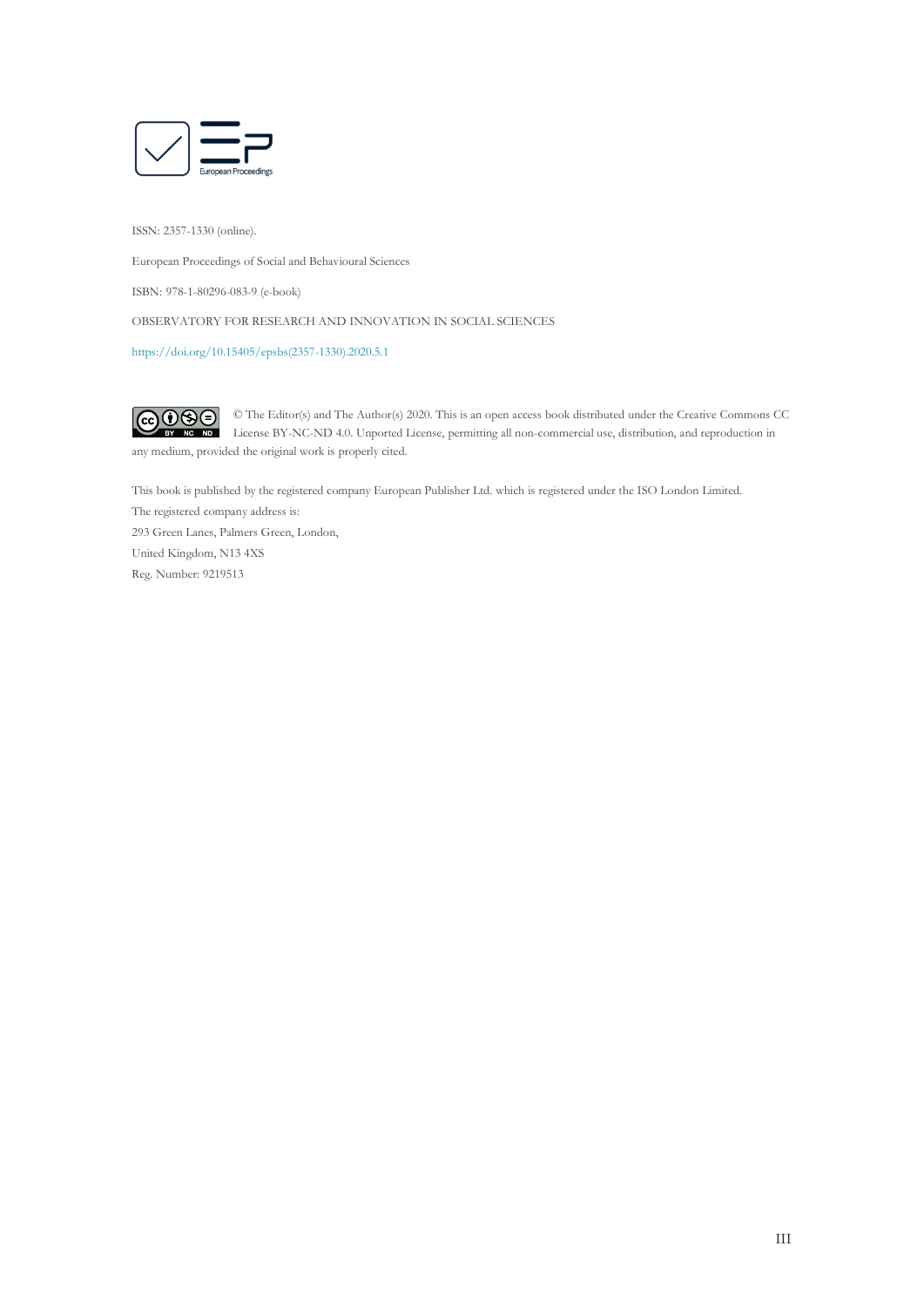## **Preface**

On behalf of the organizing committee, we are pleased to present the proceedings containing selected, peer reviewed papers from the OPIICS 2019 International Conference (OPIICS 2019) on the theme of "Psychology, Sociology, Education and Social Sciences" which was held in September, 26th, 27th and 28th 2019, in Zaragoza, Spain. The OPIICS 2019 International Conference the theme of Psychology, Sociology, Education and Social Sciences." Bringing together each year, scholars around the world to share research and best practices in its areas of focus, the conference in 2019 opened up its horizons to related disciplines.

The main aim of the conference was to provide a forum for the discussion and dissemination of the latest research and best practices in the area of social sciences, education and psychology, also, to discuss and share the theoretical-instrumental and technical-practical advances made by researchers and professionals in this area, reflect on the main problems that exist today in the Social Sciences and show the research and work carried out or in progress on the contributions of the Social Sciences to knowledge. More information on conference is available at [http://www.unizar.es/actualidad/vernoticia\\_ng.php?id=48653&idh=.](http://www.unizar.es/actualidad/vernoticia_ng.php?id=48653&idh=)

The conference itinerary comprised keynote speeches, plenary sessions, and workshops which covered thematic sections. 48 papers were accepted, and 35 papers were presented at the conference. Each author was allowed 15 minutes to present their paper. The conference's international was provided by participants who came from Spain, Ecuador, Mexico, Chile and France. The review process for the papers was stringent. The software program Unicheck was used for plagiarism detection. Each submission was subjected to a doubleblind review process by two reviewers. The number of submissions received and reviewed was 54 and the number of submissions accepted was 35 indicating an acceptance rate of 66%. A total of 54 reviewers were involved in the review process.

The OPIICS 2019 International Conference was hosted by Zaragoza University, Zaragoza Spain, and organized by Zaragoza University's Education Faculty, in collaboration with OPIICS. The conference chair and co-chairs express their sincere appreciation to all the organizing institutions. Special thanks are due to the two riveting keynote speakers, Professor Diego Gutiérrez (University of Zaragoza, Spain), Marian Rojas (Psychiatrist and writer), Professor José Ramón Gamo (Neuropsychologist and teacher).

04 October, 2019

Chairman, Carlos Salavera Zaragoza University, Spain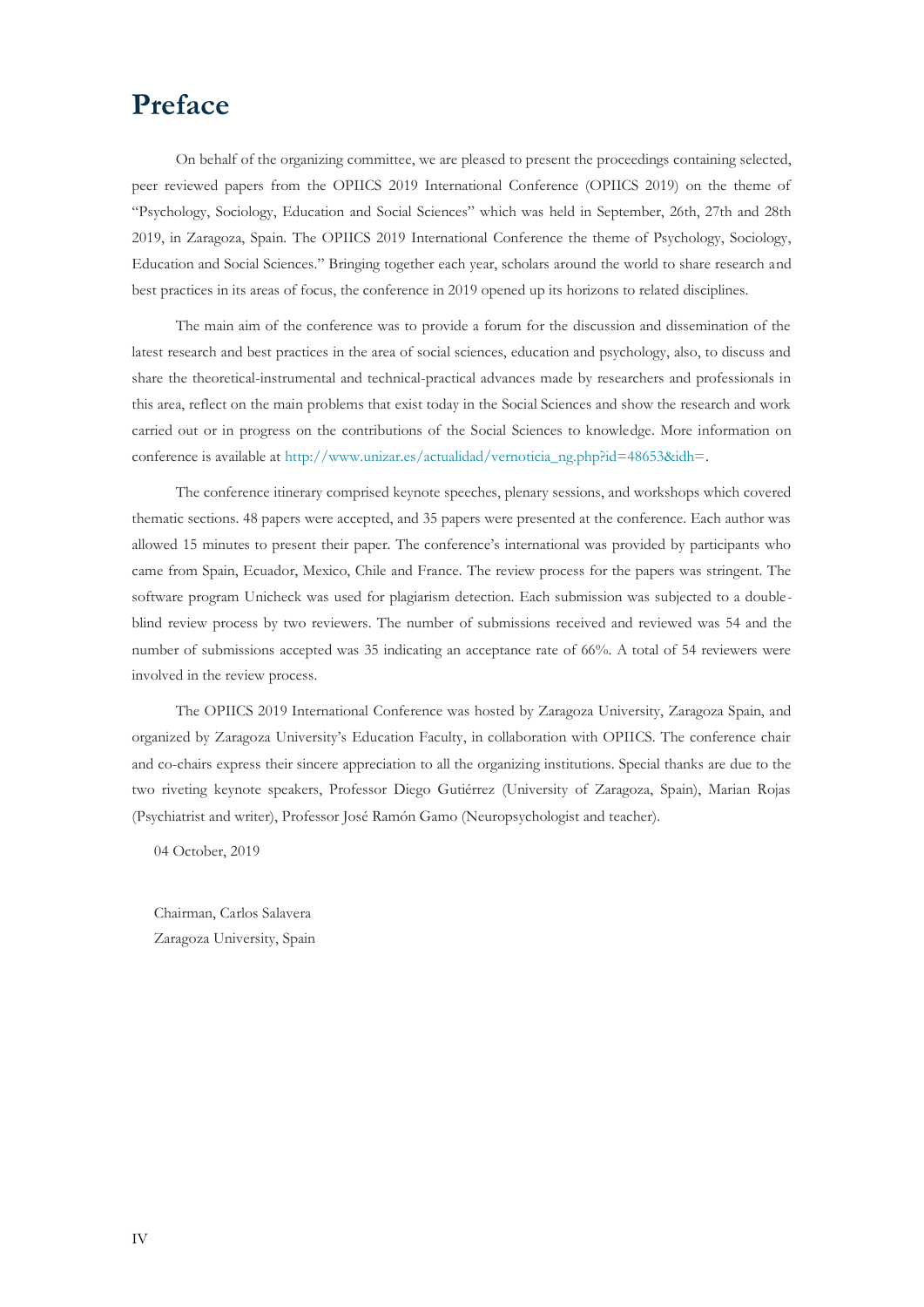### **Chairs**

Chair, Carlos Salavera Bodás *Zaragoza University, Spain*

Co-Chair, Pilar Teruel Melero *Zaragoza University, Spai*n

## **International Scientific/Editorial Committee Members**

**EXECUTE:** Steven Van Vaerenbergh

**· José Manuel Aguilar** 

- Samuel Couto
- Reyes Torres Sánchez Zaragoza University, Spain
- Rafael Ballester
- Pablo Usán Supervía Zaragoza University, Spain
- Natalia Larraz Rábanos Zaragoza University, Spain
- **■** Monserrat Navarrete Lorenzo Zaragoza University, Spain
- **EXECUTE:** Miguel Ángel Broc Cavero Zaragoza University, Spain
- Mariano Chóliz
- María Rosario Limón
- María Belén Sáenz
- Manuel Deaño
- Lucía Tomás Aragonés Zaragoza University, Spain
- Laureane Jarie
- **Julio Durand**
- Juan Miguel Fernández
- Juan Manuel Moreno
- Juan Carlos Bustamante
- **José María Corrales**
- 
- José Carlos Sánchez
- José Antonio del Barrio
- Inmaculada Sánchez
- Gloria Marciales
- Giorgio Soro
- **Francisco Alonso**
- Florencio Vicente
- Fernanda Urcola Zaragoza University, Spain
- Fernando Lara
- Eva Tomás del Río Zaragoza University, Spain
- Esperanza Montalvo Zaragoza University, Spain
- Dolores Gil
- David Padilla
- Carmen Bericat Zaragoza University, Spain
- **Brizelda Hernández**
- Benito León
- Antonio Sánchez
- Agustín Raluy
- Adolfo Javier Cangas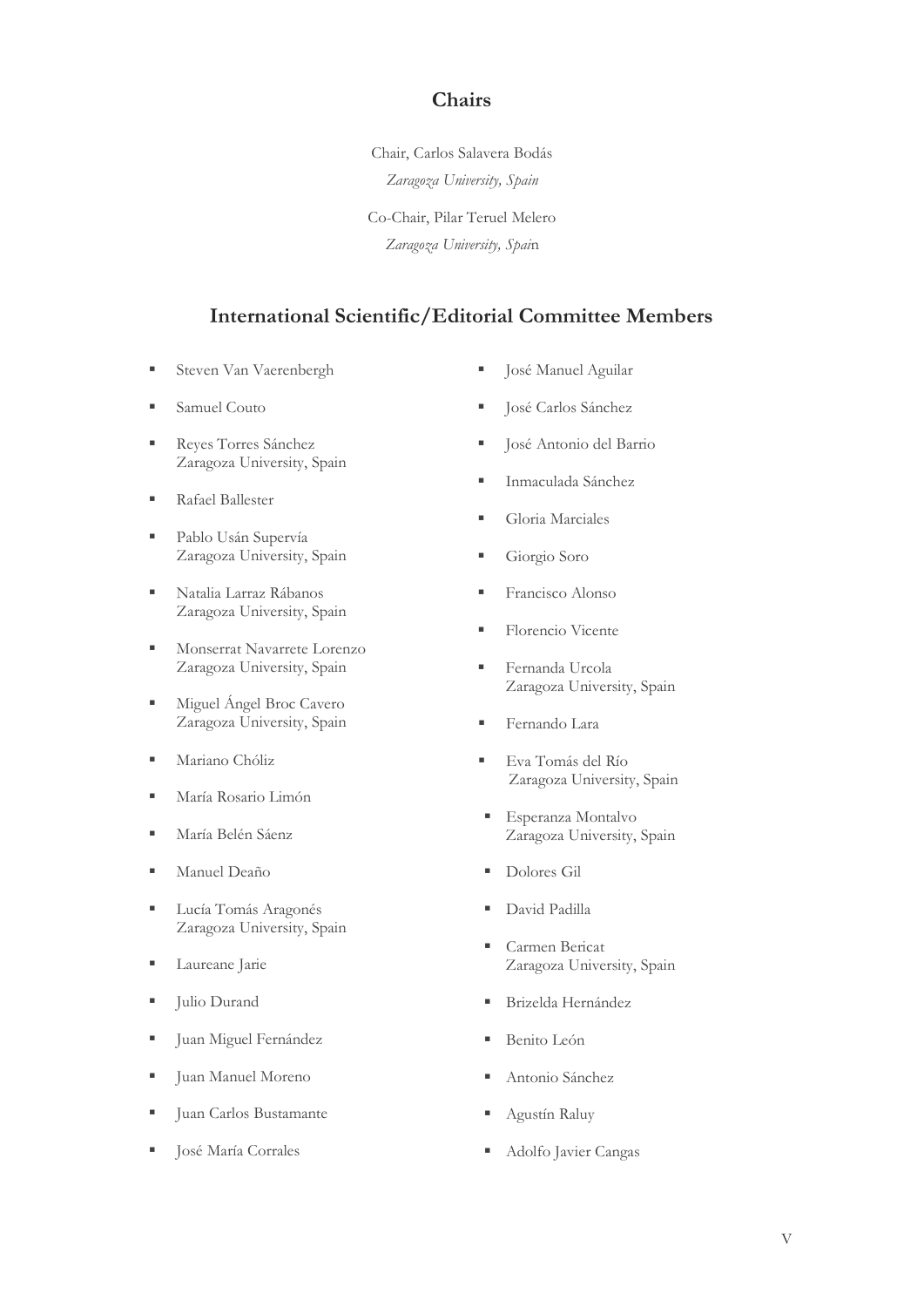## **Organizing Committee Members**

- Carlos Salavera Bordás Zaragoza University, Spain
- Pilar Teruel Melero Zaragoza University, Spain
- **· José Luis Antoñanzas Laborda** Zaragoza University, Spain
- Eva Tomás Del Río Zaragoza University, Spain
- **Esperanza Montalvo Arteaga** Zaragoza University, Spain
- Montserrat Navarrete Lorenzo Zaragoza University, Spain
- Natalia Larraz Rábanos Zaragoza University, Spain
- **Laurane** Jaire Zaragoza University, Spain
- **Exercise Bericat Alastuey** Zaragoza University, Spain
- Pablo Usán Supervía Zaragoza University, Spain
- Juan Carlos Bustamante Zaragoza University, Spain

### **Plenary Speakers**

**Diego Gutiérrez,** Professor Dr. and Researcher University of Zaragoza, Spain

**Marian Rojas,** Psychiatrist And Writer

**José Ramón Gamo,** Teacher and Neuropsucologist

- Reves Torres Sánchez Zaragoza University, Spain
- Lucía Tomás Aragonés Zaragoza University, Spain
- Fernando Urcola Zaragoza University, Spain
- Miguel Ángel Broc Cavero Zaragoza University, Spain
- **Exercic Chaverri Vera** Zaragoza University, Spain
- Jorge Ayala Marín Zaragoza University, Spain
- Carla Guinda Gallán Zaragoza University, Spain
- **Beatriz Giménez Agudo** Zaragoza University, Spain
- **· María Gracia Casanova** Zaragoza University, Spain
- **B** Agustín Raluy Pirla Zaragoza University, Spain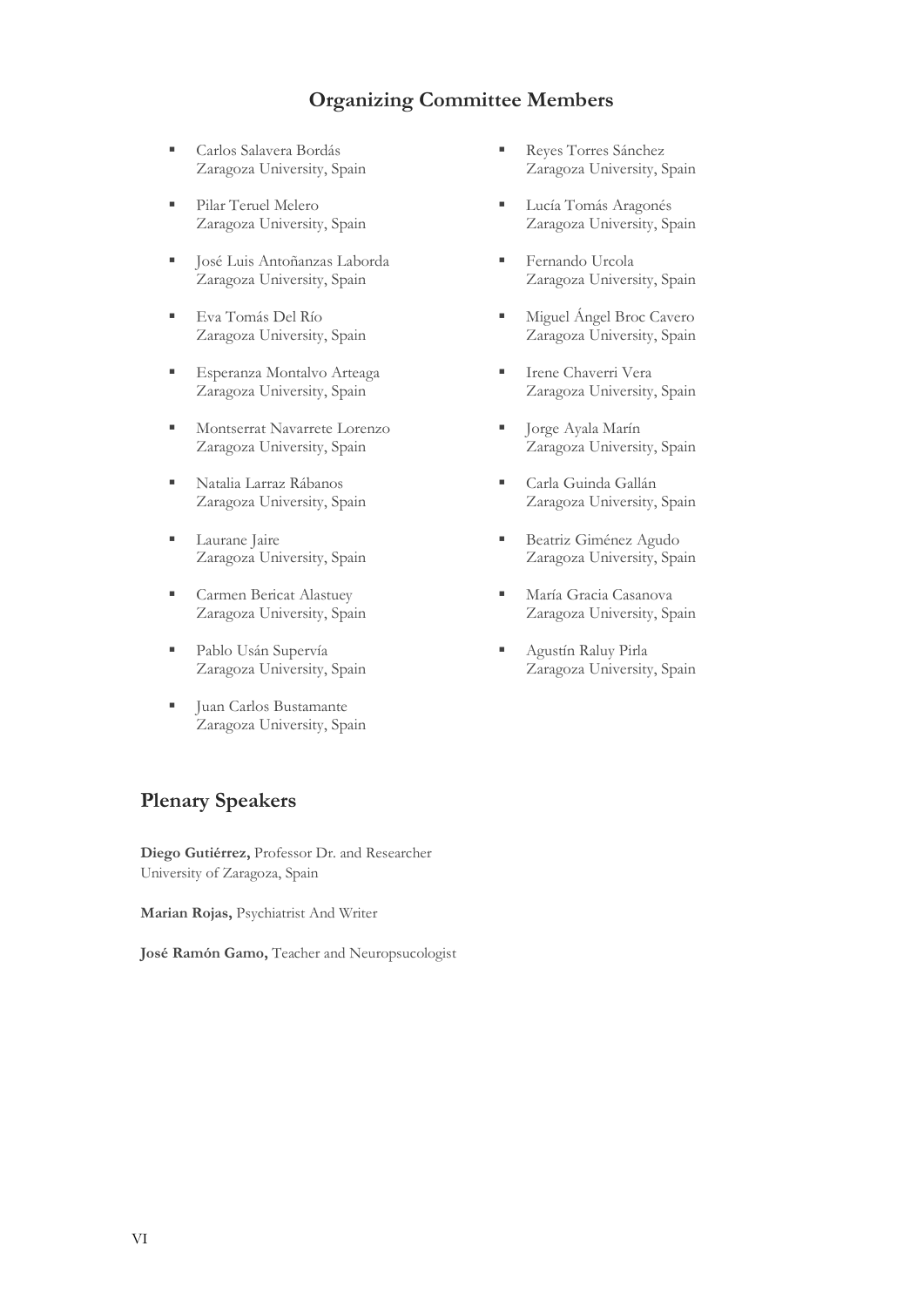# **Table of Contents**

#### **No: 1**

Title: Bibliographic Review Physical Activity Programs In Older Adults: Balance, Prevention Of Falls *Pages: 1-8*

Author(s): Alfonso Martínez-Moreno, Ricardo José Ibáñez Pérez, María Ángeles López Garcia

#### **No: 2**

Title: Empowerment: A New Perspective For Social Services *Pages: 9-19* Author(s): Anna Mata

#### **No: 3**

Title: Bibliometric Mapping Of The Growth Of The Literature On Innovative Methodologies *Pages: 20-27* Author(s): Adrián Segura-Robles, Mª Elena Parra-González

#### **No: 4**

Title: The Use Of Positive Reminiscence Therapy In The Elderly With Cognitive Impairment *Pages: 28-37* Author(s): Alba Villasán Rueda

#### **No: 5**

Title: Creativity, Art And Laterality As Tools For Learning The Language In Children *Pages: 38-49* Author(s): Ana Moreno Pueyo, Eva M. Lira Rodríguez, Amparo Gracia Bernal

#### **No: 6**

Title: Quantitative Study On Selective Attention In Children Aged 8-9 Years Through Bodypercussion *Pages: 50-60* Author(s): Antonio Francisco Arnau-Mollá, Francisco Javier Romero-Naranjo

#### **No: 7**

Title: Thinking Styles In Vocational And Company Training In Aragon (Spain) *Pages: 61-67* Author(s): Carmen Ramírez Elizondo

#### **No: 8**

Title: Midwifery Hermeneutic. Historiographical Implications And Life Stories *Pages: 68-79* Author(s): Cynthia Vergara

#### **No: 9**

Title: Benefits And Damages Of The Sun On Health: A Spanish Children's Perspective *Pages: 80-85* Author(s): Y. Gilaberte, M. P. Teruel, J. B. Pérez-Lorenz

#### **No: 10**

Title: Creativity And Its Development Through Plastic Arts In Children Of Child Education *Pages: 86-95* Author(s): Jessy Barba Ayala, Cristian Guzmán Torres

#### **No: 11**

Title: Creative Skills In Undergraduate Primary Education Students *Pages: 96-101* Author(s): Natalia Larraz Rábanos, José Luis Antoñanzas Laborda, Carlos Salavera Bodrás

#### **No: 12**

Title: Cooperative Learning For First-Year Early Childhood Education Students *Pages: 102-111* Author(s): Natalia Larraz Rábanos, Isabel Garballo Sanz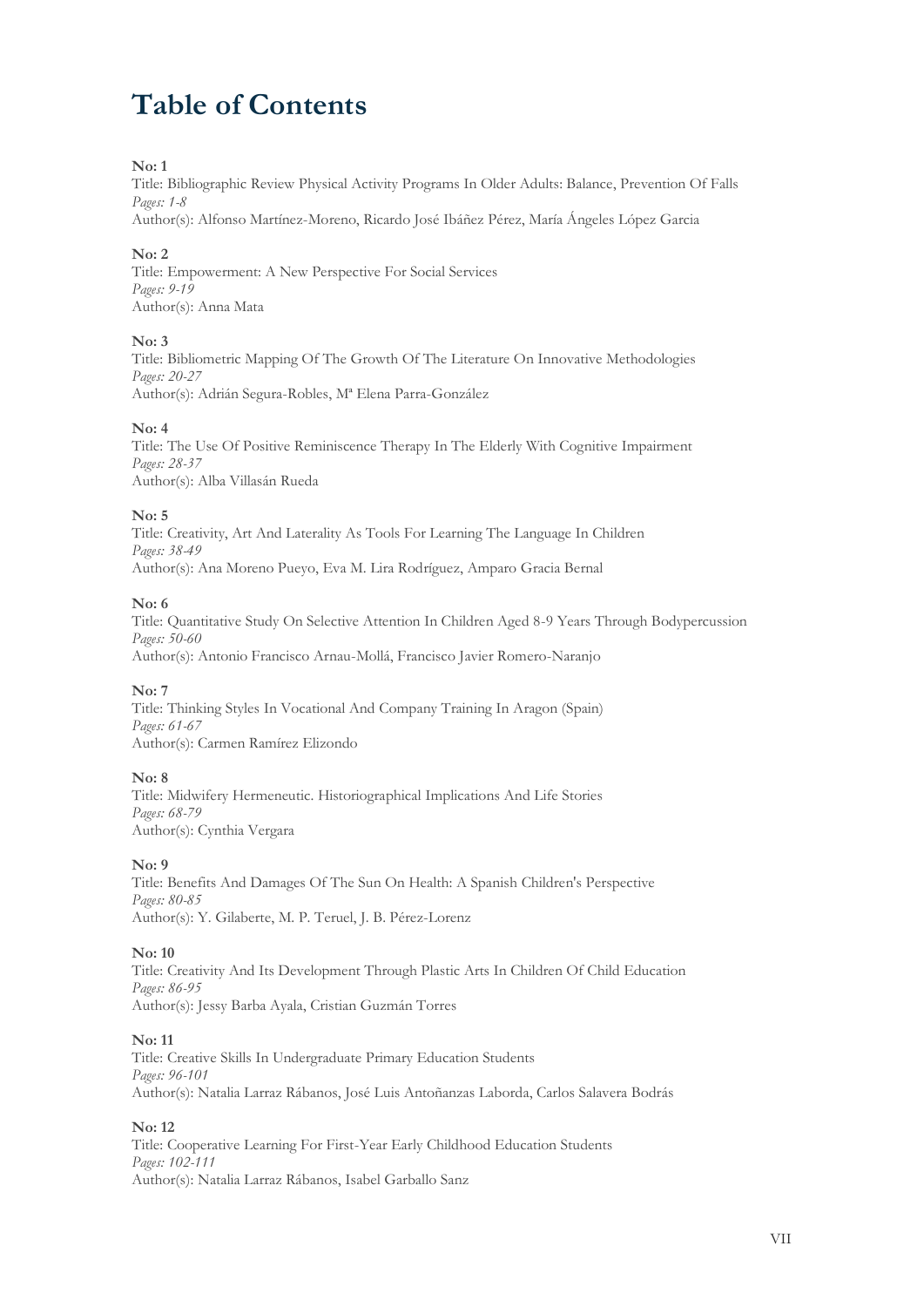#### **No: 13**

Title: The Knowledge Of Invasive Plants And Its Importance In Educational Uses *Pages: 112-121* Author(s): Beatriz Carrasquer, Adrián Ponz, Manuel Górriz

#### **No: 14**

Title: Working Environmental Education With Teachers In Training *Pages: 122-128* Author(s): Beatriz Carrasquer, Adrián Ponz

#### **No: 15**

Title: Working Memory And Reading Comprenhension In Young People With Intellectual Disabilities *Pages: 129-135* Author(s): Cristina Bel Fenellós, Ana Villafranca Gil, Margarita Pajón Naranjo

#### **No: 16**

Title: Manage The Classroom, Manage The Teaching-Learning Process *Pages: 136-147* Author(s): Jesús Cuevas Salvador, José Luis Antoñanzas Laborda, Natalia Larraz Rabanos

#### **No: 17**

Title: Personality And Mental Health: The Moderator Role Of Emotional Intelligence *Pages: 148-160* Author(s): Eva M. Lira, Ana Moreno, Ana Gil, Marta Gil

#### **No: 18**

Title: The Role Of The Type Of Workshop "Social Skills Or Creativity And Reading" *Pages: 161-172* Author(s): Miguel Puyuelo, Eva M. Lira, Alba Zandundo

#### **No: 19**

Title: Peer Violence In School, Differences Based On Gender *Pages: 173-179* Author(s): Cristian Guzmán, Miguel Posso, Jessy Barba

#### **No: 20**

Title: Musical Workspaces For Teachers As A Way To Promote Continous Learning *Pages: 180-189* Author(s): Luis del Barrio Aranda

#### **No: 21**

Title: Analysis Of Motor Competence Via Coordination, Self-Perception Of Motor Competence In Primary Education Pupils *Pages: 190-199* Author(s): Manuel Segura Berges, Juan Carlos Bustamante

#### **No: 22**

Title: The Results In Vocational Training And The Personal Growth Of Teaching Students *Pages: 200-210* Author(s): María Sierra Berdejo, Anabel Satué Orós

#### **No: 23**

Title: Psychological Damage In Victims Of Intimate Partner Violence (Ipv): A Comparative Study With Young Mexicans *Pages: 211-222* Author(s): Mario Alberto Morales, Miriam Yolanda Arriaga Tapia, Juan Alberto Hernández Padilla, Nadia Yazmin Ocampo Álvarez

#### **No: 24**

Title: Reasons Of The Families Supporting Their Gender Variant Children And Transgender Adolescents *Pages: 223-229* Author(s): J. F. Mendiguren Abrisqueta